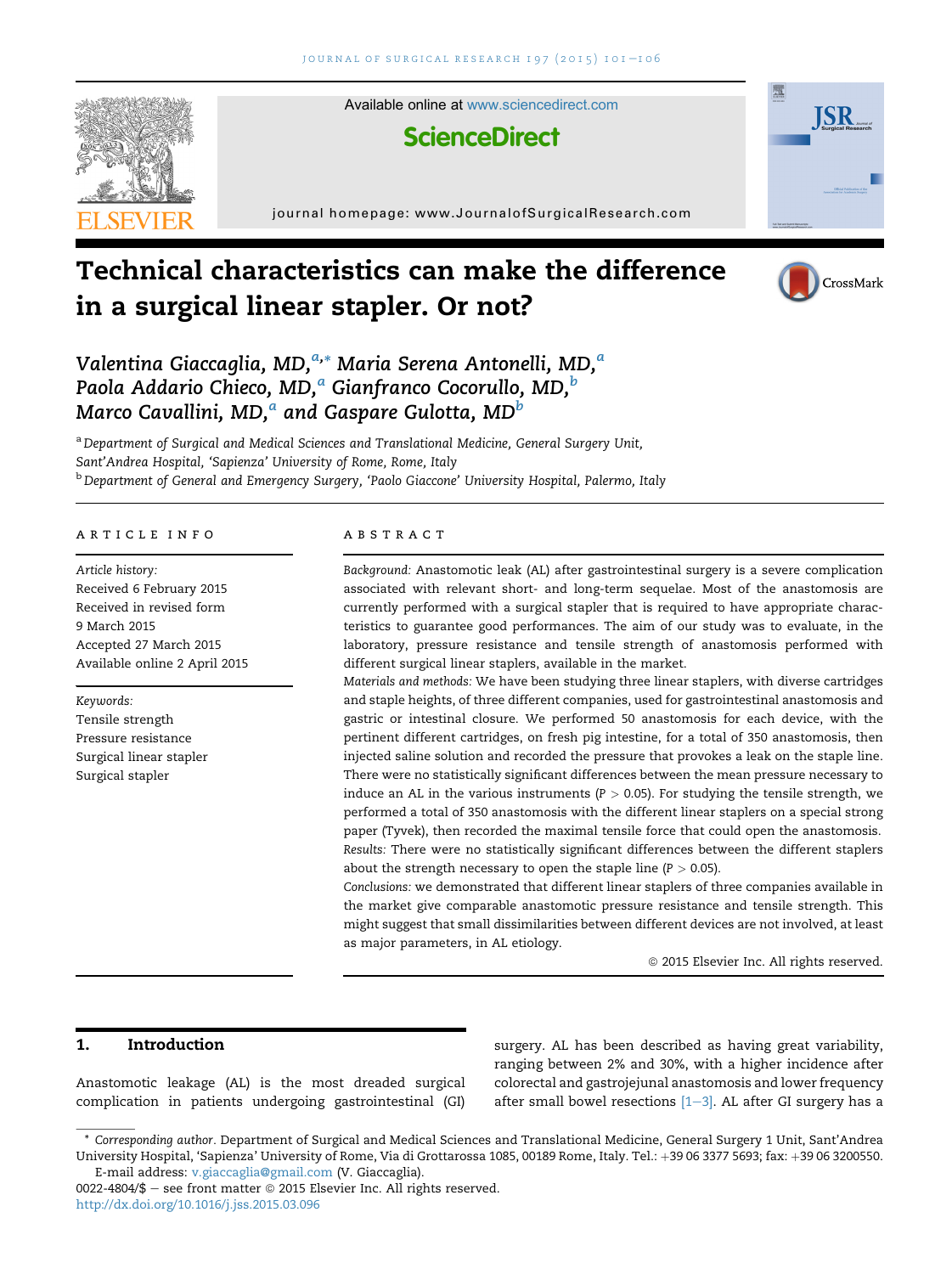remarkable impact on patient's outcome, involving higher morbidity and mortality, longer hospital stay and, overall, worse oncological and functional outcomes [\[4\].](#page-5-0)

Nowadays, most of the GI anastomosis are performed with mechanical staplers because they help shortening operating room time, standardizing surgical technique, and they are an essential tool for minimally invasive approaches (laparoscopic and robotic intracorporeal anastomosis) [\[5,6\].](#page-5-0)

On the other hand, stapled anastomosis is obviously more expensive than hand-sewn technique [\[7\]](#page-5-0). Technical features leading to optimal stapler-tissue interaction, correct stapler and cartridges choice, and proper handling are crucial issues [\[8\]](#page-5-0). Surprisingly, to date, there are very few published articles regarding these topics.

Therefore, we performed a study to evaluate pressure resistance and tensile strength of anastomosis performed with different linear staplers available in the market.

# 2. Methods

#### 2.1. Staplers

For our study, we compared similar linear staplers for GI surgery of three different companies as follows: staplers A, B, and C. All staplers are currently available in American, European, and Asian markets. Stapler A is the Touchstone linear cutter (Touchstone International Medical Science Co, Ltd, Suzhou, China), with the 38, 42, and 45 mm cartridges (respectively: LC8038, LC8042, and LC8045). Stapler B is the Sinolinks product (Sinolinks Medical Innovation Co, Ltd, Jiangsu, China), with the 3.8 and 4.8 cartridges (DLC B-80B and DLC B-80G). Stapler C is the Covidien linear stapler (Covidien, New Haven, CT), with the 3.8 and 4.8 cartridges (GIA8038s and GIA8048s).

They all have four rows of staples and 84 total staples. Open staple height varies from 3.8-4.5 mm for stapler A and from 3.8-4.8 mm for staplers B and C. Closed staple height varies from 1.5-2.0 mm for all staplers. All stapler characteristics are summarized in Table 1.

| Table $1$ – Characteristics of linear staplers. |                            |                |                                        |                                 |                                   |  |  |  |  |
|-------------------------------------------------|----------------------------|----------------|----------------------------------------|---------------------------------|-----------------------------------|--|--|--|--|
| Linear                                          | stapler cartridges staples |                | Different Rows of Number of<br>staples | Open<br>staple<br>height,<br>mm | Closed<br>staple<br>height.<br>mm |  |  |  |  |
| A                                               | LC8038                     | 4              | 84                                     | 3.8                             | 1.5                               |  |  |  |  |
|                                                 | <b>LC8042</b>              | $\overline{4}$ | 84                                     | 4.2                             | 1.7                               |  |  |  |  |
|                                                 | LC8045                     | $\overline{4}$ | 84                                     | 4.5                             | 2.0                               |  |  |  |  |
| B                                               | DLC B-80B                  | $\overline{4}$ | 84                                     | 3.8                             | 1.5                               |  |  |  |  |
|                                                 | <b>DLC B-80G</b>           | $\overline{4}$ | 84                                     | 4.8                             | 2.0                               |  |  |  |  |
| C                                               | GIA8038s                   | $\overline{4}$ | 84                                     | 3.8                             | 1.5                               |  |  |  |  |
|                                                 | GIA8048s                   | $\overline{4}$ | 84                                     | 4.8                             | 2.0                               |  |  |  |  |

Stapler A is the Touchstone linear cutter, with the 38, 42, and 45 mm cartridges (respectively: LC8038, LC8042, and LC8045). Stapler B is the Sinolinks product, with the 3.8 and 4.8 cartridges (DLC B-80B and DLC B-80G). Stapler C is the Covidien linear stapler, with the 3.8 and 4.8 cartridges (GIA8038s and GIA8048s).

#### 2.2. Pressure resistance

Fresh large bowel from healthy pigs was used for all testing regarding pressure resistance. Three-hundred fifty segments of porcine intestines were prepared. They all measured at least 50 cm and were washed and prepared to remove internal faeces and external fat [\(Fig. 1A](#page-2-0)). Subsequently, all intestines were divided in two identical parts by the linear staplers [\(Fig. 1](#page-2-0)B and C). Then a tube was inserted for injection of saline solution at a pressure  $\geq$ 3.6 KPa [\(Fig. 1](#page-2-0)D). The pressure that provoked a saline leakage from the intestinal closure was recorded. Pressure values were expressed in kilopascal (KPa). All experiments were performed at the Touchstone Technical Laboratory, The Science Plaza, Suzhou International Science Park, Suzhou, China.

#### 2.3. Tensile strength

Tyvek paper was used for tensile strength experiments; this is the paper used for stapler package and has big tenacity (DuPont China Holding Co Ltd, Beijing, China). Seven hundred pieces of this paper have been prepared with scissors, to anastomize them with the linear staplers ([Fig. 2](#page-2-0)A and B). Then the two ends of the stapled paper were pulled by a testing automated machine, and the tensile force that could open the anastomosis was registered [\(Fig. 2](#page-2-0)C-E). Force was applied to the paper, by the machine, in a continuous fashion and normalized along the whole staple line of the anastomosis. The machine was used both to apply the force and record the data. Tensile strength values were expressed in Newton (N). All experiments were performed at the Touchstone Technical Laboratory, The Science Plaza, Suzhou International Science Park.

#### 2.4. Statistical analysis

All data were collected and entered in a computerized database. Values were expressed as numbers, means, and standard deviations (SD). All statistical tests were two tailed and a two sided; P value of 0.05 was considered for significance. The statistical analyses were performed using Microsoft Office Excel 2010 XLSTAT 2014.5.01.

## 3. Results

#### 3.1. Pressure resistance

A series of 350 intestinal divisions have been performed, 50 with each stapler and cartridges. Mean pressure values necessary to produce saline solution leak were 29.36 KPa for LC8038, 29.11 KPa for LC8042, 29.16 KPa for LC8045, 29.01 KPa for DLC B-80B, 28.91 KPa for DLC B-80G, 29.10 KPa for GIA8038s, and 29.18 KPa for GIA8048s. A complete list of mean pressure values is reported in [Table 2](#page-3-0), together with each SD.

Graphics representing leak pressure values of all 50 anastomosis performed with each stapler are reported in [Figure 3.](#page-3-0) It emerges that all values are very similar, one to the other.

Then we statistically evaluated and compared mean pressure values obtained with each instrument. In any of the comparisons, there were no statistically significant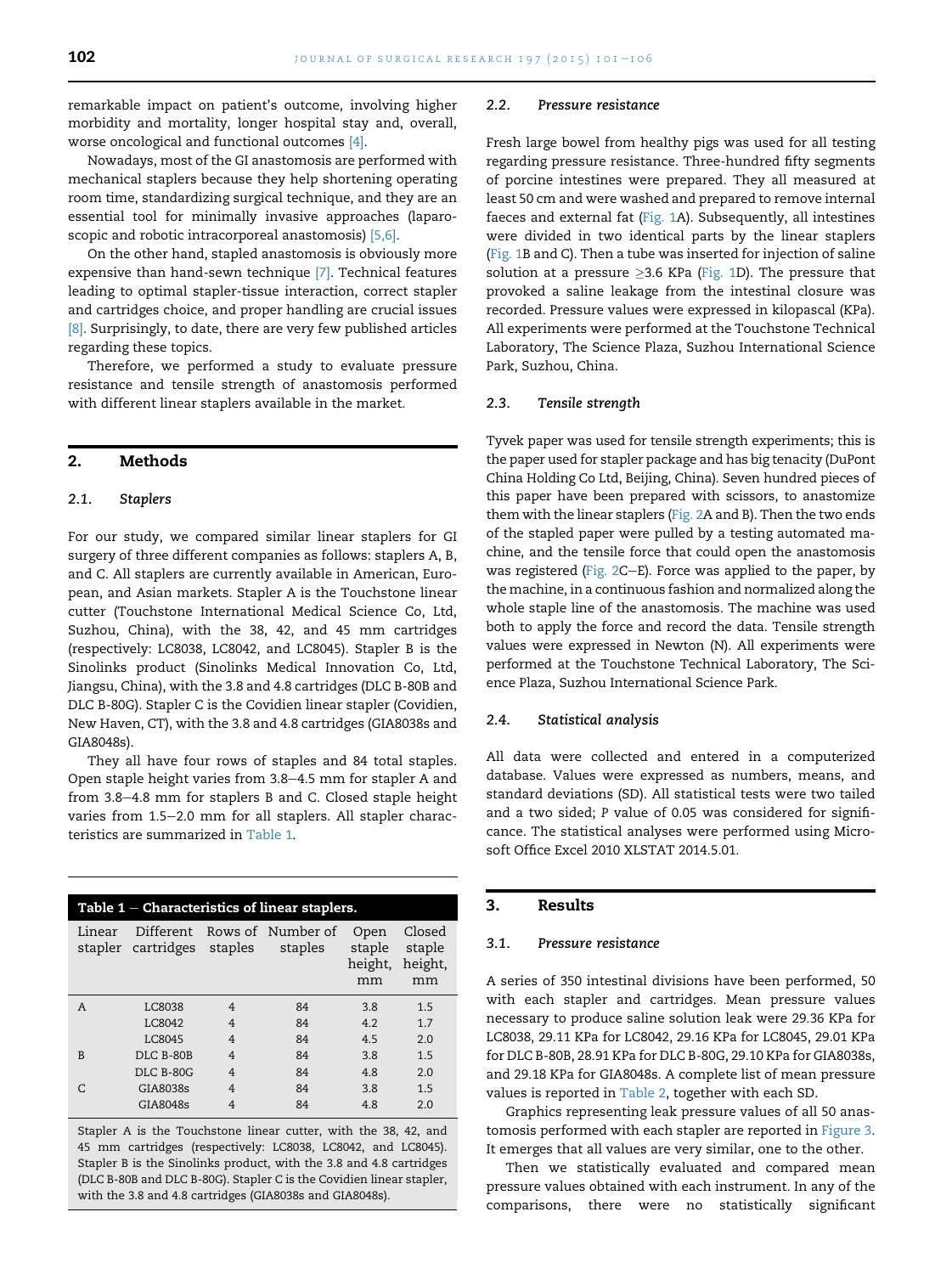<span id="page-2-0"></span>

Fig.  $1 - (A-D)$  Pressure resistance test. Fresh porcine intestines from healthy pigs were used for all testing (A). They all measured >50 cm and were washed and prepared to remove internal feces and external fat (A). All porcine intestines were divided in two identical parts by the linear staplers (B and C). A tube was inserted for injection of saline solution at a pressure ≥3.6 KPa (D). The pressure that provoked a saline leakage from the intestinal closure was recorded. (Color version of the figure is available online.)

differences between the instruments about anastomotic pressure resistance (P values ranging from  $0.072-0.926$ ) as shown in [Table 2.](#page-3-0)

#### 3.2. Tensile strength

For tensile strength testing, we performed 50 anastomoses with each stapler and cartridge, with a resulting of 350 total anastomoses. Mean strength values necessary to separate the Tyvek paper anastomosis for the staplers were 1175.5 N for LC8038, 175.65 for LC8042, 175.56 for LC8045, 175.24 N for DLC B-80B, 175.05 N for DLC B-80G, 175.78 N for GIA8038s, and 175.60 N for GIA8048s. A complete list of mean strength values is reported in [Table 3,](#page-4-0) together with each SD.

Graphics representing strength values of all 50 intestine sutures performed with each stapler are reported in [Figure 4.](#page-4-0) According to the graphic of pressure [\(Fig. 3\)](#page-3-0), values are similar among the different staplers.



Fig.  $2 - (A-E)$ . Tensile strength test. The Tyvek paper is divided with the linear staplers (A and B). The two ends of the stapled paper were pulled by a testing machine, and the tensile force that could open the anastomosis was registered (C-E). (Color version of the figure is available online.)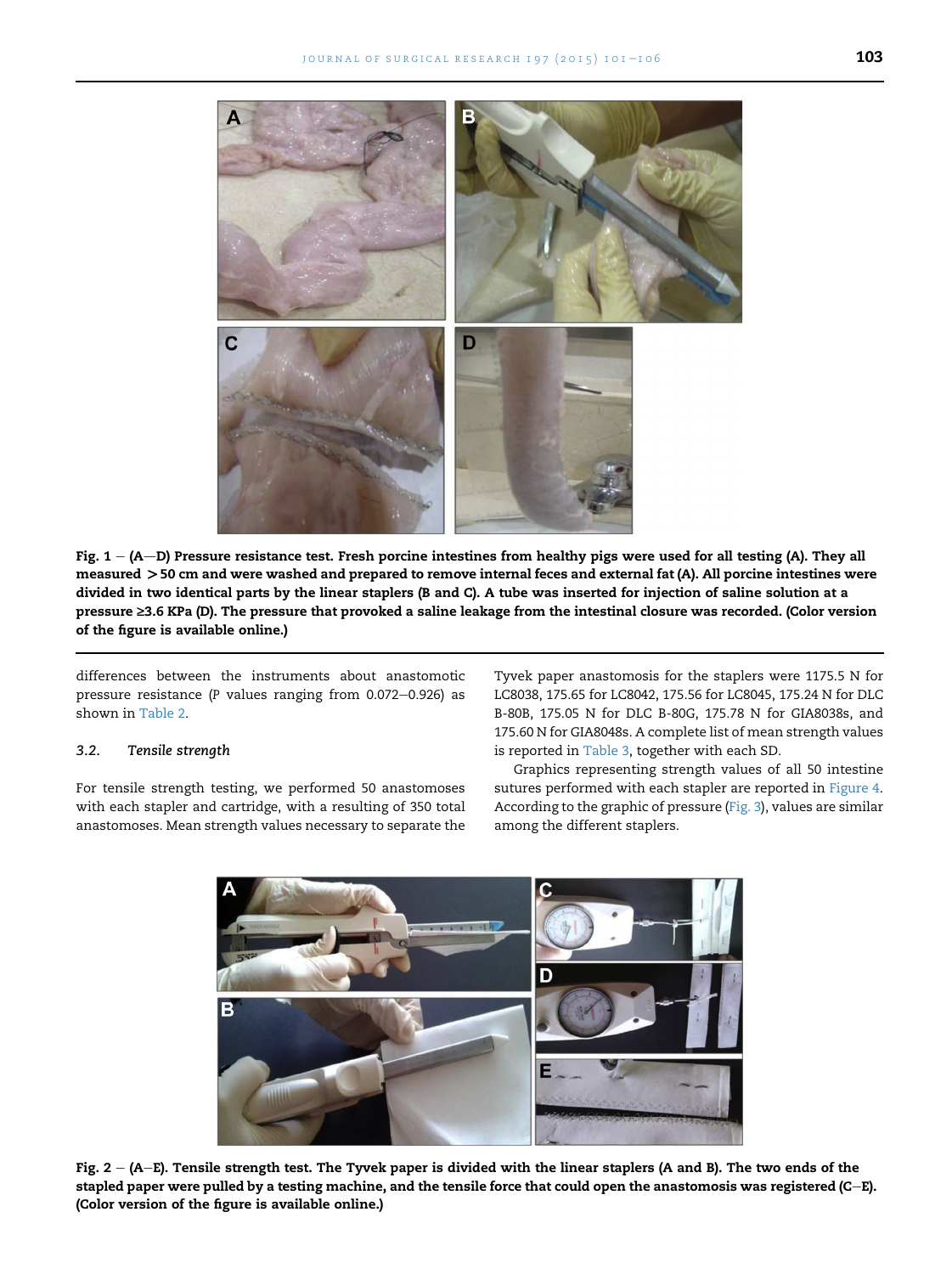<span id="page-3-0"></span>

| Table $2$ – Pressure resistance test. |                    |                    |                     |         |  |  |  |  |
|---------------------------------------|--------------------|--------------------|---------------------|---------|--|--|--|--|
| Linear staplers                       | Mean pressure, KPa | Standard deviation | Staplers comparison | P value |  |  |  |  |
| LC8038                                | 29.36a             | 0.81               | versus DLC B-80B    | 0.072   |  |  |  |  |
| LC8042                                | 29.11              | 0.89               | versus DLC B-80B    | 0.543   |  |  |  |  |
| LC8045                                | 29.16              | 1.28               | versus DLC B-80G    | 0.351   |  |  |  |  |
| DLC B-80B                             | 29.01              | 1.02               | versus GIA8038s     | 0.636   |  |  |  |  |
| DLC B-80G                             | 28.91              | 1.09               | versus GIA8048s     | 0.223   |  |  |  |  |
| GIA8038s                              | 29.10              | 1.05               | versus LC8038       | 0.210   |  |  |  |  |
|                                       |                    |                    | versus LC8042       | 0.926   |  |  |  |  |
| GIA8048s                              | 29.18              | 0.95               | versus LC8045       | 0.922   |  |  |  |  |

Mean pressure necessary to provoke saline solution leak from the porcine intestine divided with the different linear staplers and comparison between the pressure resistance of the different surgical staplers. P is always >0.05: there are no statistically significant differences between the staplers regarding pressure resistance. Pressure is expressed in kilopascal: KPa.

Then we statistically evaluated and compared mean strength values obtained with each instrument, as shown in [Table 3.](#page-4-0) In any of the comparisons, there were no statistically significant differences between the instruments about anastomotic tensile strength with P values ranging from 0.072-0.917 [\(Table 3](#page-4-0)).

#### 4. Discussion

AL is one of the most dreaded complications after GI surgery. It leads to prolonged hospital stay, increased morbidity, mortality, and medical costs [\[4\]](#page-5-0). Anastomotic failure depends on various parameters, ranging from patient to surgical technique and instruments and surgeon's experience [\[9\].](#page-5-0) Well-recognized patient risk factors for AL are localization (increased incidence on the distal tract, highest on the lower rectum), previous radiotherapy (locally advanced rectal cancer), emergency operation, male sex, advanced age, diabetes mellitus, vasculopathy, obesity, chronic obstructive pulmonary disease, denutrition, chronic corticosteroidal use, and unknown vascular abnormalities [\[9\].](#page-5-0) Multiple numbers of stapler firings during rectal division and double-stapled colorectal anastomosis significantly increases the incidence of anastomosis leak and strictures, as shown in the study of Ito et al. [\[10\]](#page-5-0). Surgeon's experience and, in particular, low-case volume per center (<20 per year) are also involved in AL etiology [\[9\]](#page-5-0).

Mechanical staplers are nowadays widely used in GI sur-gery [\[5,6\];](#page-5-0) notwithstanding the important diffusion of these instruments, there are very few published articles about their mechanical characteristics. Technical features leading to optimal stapler-tissue interaction, correct stapler and cartridges choice, and proper handling are crucial issues [\[8\].](#page-5-0) Surprisingly, to date, there are very few published articles regarding these topics.

Recently, a study on porcine and canine lungs using variable-height staplers testing air leak has been published with promising results [\[11\].](#page-5-0)

The importance of correct tissue compression generated by the staples has been addressed by Myers et al., performing, like in our study, anastomosis on porcine fresh tissues. They used stomachs and small intestines and tested the strength of the anastomosis infusing colored water in the samples and registering the maximum intraluminal pressure that induced the leak. They showed that the more the tissue was



Fig. 3 - Pressure resistance test. Graphics representing leak pressure values of all 50 sutures performed with each stapler. Pressure, represented on x-axis, is expressed in kilopascal: KPa. (Color version of the figure is available online.)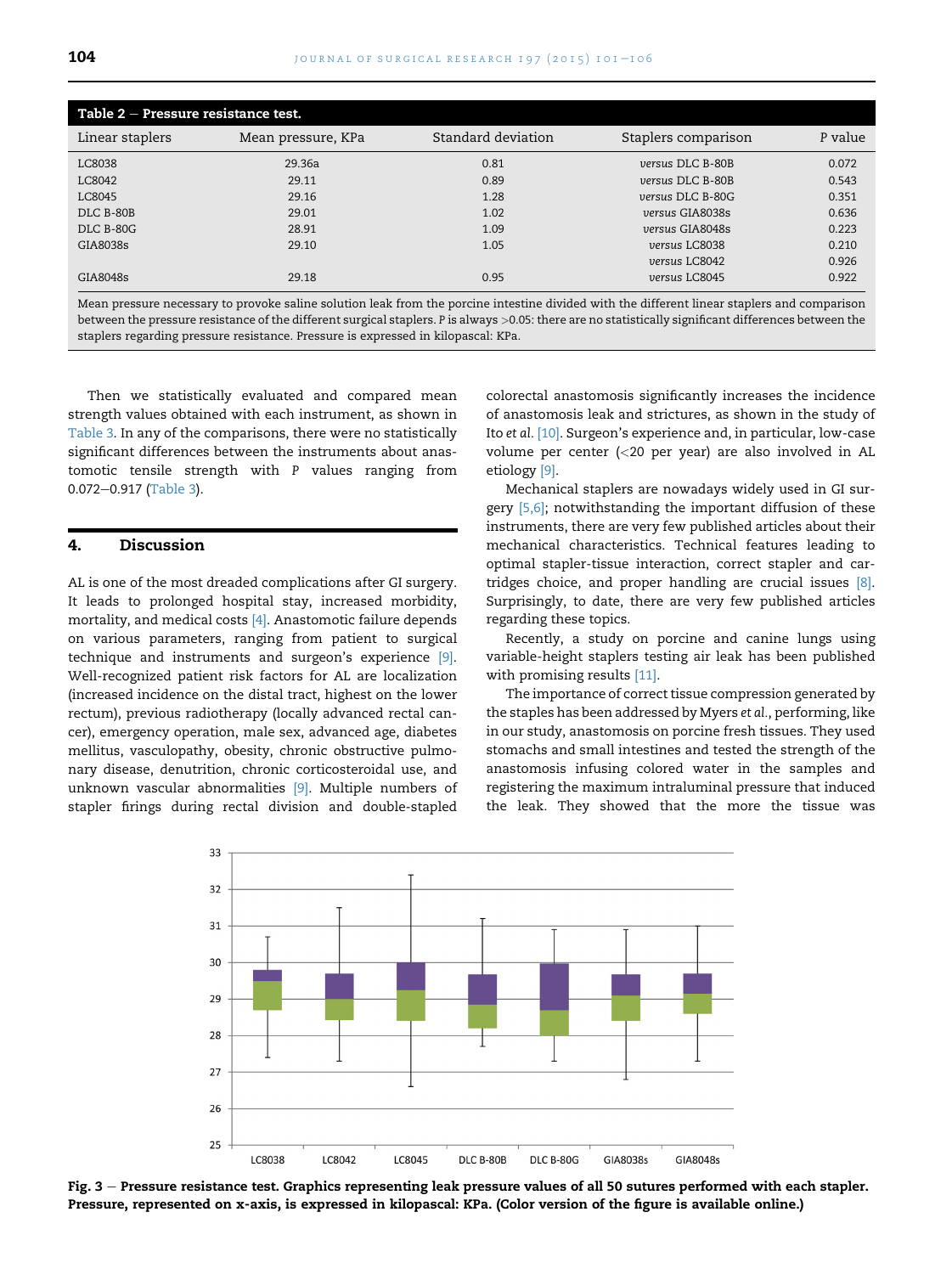<span id="page-4-0"></span>

| Table $3$ – Tensile strength tests. |                  |                    |                     |         |  |  |  |
|-------------------------------------|------------------|--------------------|---------------------|---------|--|--|--|
| Linear staplers                     | Mean strength, N | Standard deviation | Staplers comparison | P value |  |  |  |
| LC8038                              | 175.55           | 1.45               | versus DLC B-80B    | 0.385   |  |  |  |
| LC8042                              | 175.65           | 1.21               | versus DLC B-80B    | 0.156   |  |  |  |
| LC8045                              | 175.56           | 1.24               | versus DLC B-80G    | 0.085   |  |  |  |
| DLC B-80B                           | 175.24           | 1.55               | versus GIA8038s     | 0.094   |  |  |  |
| <b>DLC B-80G</b>                    | 175.05           | 1.49               | versus GIA8048s     | 0.072   |  |  |  |
| GIA8038s                            | 175.78           | 1.24               | versus LC8038       | 0.437   |  |  |  |
|                                     |                  |                    | versus LC8042       | 0.759   |  |  |  |
| GIA8048s                            | 175.60           | 1.26               | versus LC8045       | 0.917   |  |  |  |

Mean strength necessary to separate the Tyvek paper anastomosis in the different linear staplers and comparison between the strength necessary to take apart the anastomosis in the different surgical staplers. There are no statistically significant differences between the staplers regarding tensile strength test (P is always  $>0.05$ ). Strength is expressed in Newton: N.

compressed, the stronger the anastomosis was. Moreover, the authors underlined the importance of adequate mechanical strength of the anastomosis [\[12\].](#page-5-0) Kawasaki K et al. published an experimental study on small porcine intestine for studying mechanical strength of different stapling techniques. They compared Endo GIA blue with Endo GIA green and GIA blue and demonstrated that the strangest anastomosis was performed with Endo GIA blue, most probably because of three staple lines compared with the two of GIA. Then they showed that buttressing the anastomosis performed with Endo GIA blue does not significantly increase anastomotic strength. Finally, they evaluated single stapling and double stapling techniques, finding no significant differences in anastomotic strength but concluding that single stapling, having no crossing points, might be safer [\[13\]](#page-5-0).

Also Yang et al. performed anastomosis on porcine small bowel with a 21-mm circular stapler, focusing their attention on circumferential and longitudinal strains. They found out that longitudinal compression between staples in the longitudinal direction may have a beneficial effect, therefore helping to prevent AL [\[14\].](#page-5-0) In addition, another randomized study compared two different brand 6-rows linear staplers (Covidien versus Ethicon, Cincinnati, OH). They operated on, for laparoscopic gastric bypass, 100 patients. In the Ethicon group, they registered more misfires, more hemoclips applied, more intraoperative blood loss, and longer operating room time; all differences were statistically significant [\[15\].](#page-5-0)

Moreover, a randomized trial has been conducted on 40 patients about the comparison between 4-rows and 6-rows linear cutter stapler of the same brand (Ethicon Endo-Surgery). In each group, there were 20 patients, undergoing GI anastomosis during open surgery procedures. Results were comparable in terms of AL, but not for anastomotic bleeding that was statistically significant lower in the 6-rows stapler group [\[16\]](#page-5-0).

Another interesting study has been made from Gentilli et al., where they compared staplers from five different companies (two American and three Chinese), performing ultrastructural analysis of the staples. About morphology, they found out that all staples were round, except one that had a squared section. All except one were made of titanium; the one composed of an alloy of titanium and aluminum had a bigger metal release. The staples were comparable in terms of roughness [\[17\].](#page-5-0)

Our study demonstrates that there are no statistically significant differences between the different staplers regarding anastomotic pressure resistance and tensile strength. This



Fig. 4 - Tensile strength test. Graphic representing strength values necessary to separate all 50 anastomosis performed with each stapler. Strength, represented on x-axis, is expressed in Newton: N. (Color version of the figure is available online.)